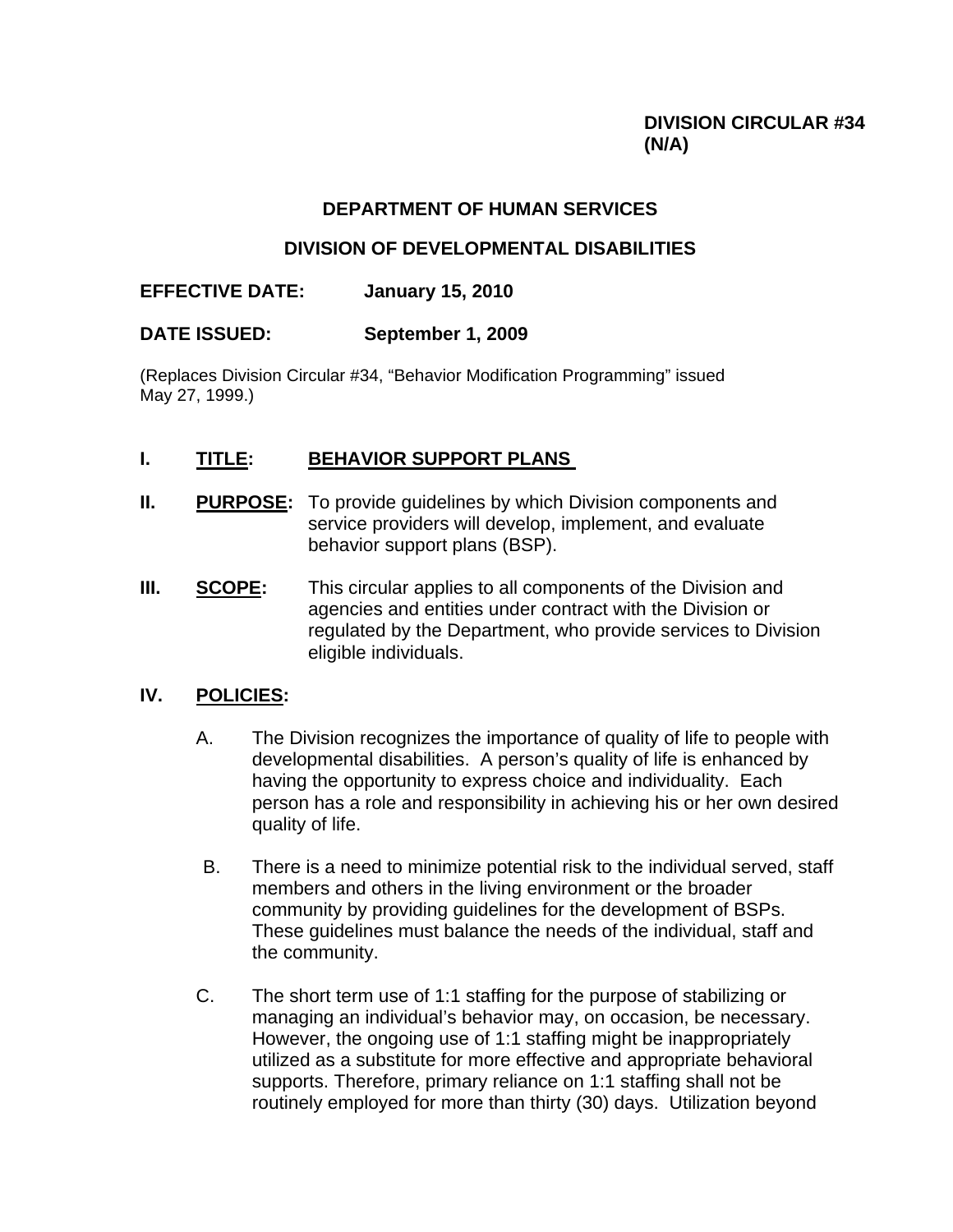thirty (30) days is contingent upon IDT and Behavior Support Committee (BSC) review and recommendation.

- D. The needs of the individual receiving services shall take precedence in determining the services to be provided.
- E. The Division recognizes that many individuals have difficulty communicating their critical needs and desires. It should be recognized that behaviors or changes to behavior may be related to medical, dental or mental health issues that the individual is unable to identify or express. Division components and service providers shall make concerted efforts, including the undertaking of a functional analysis of the target behavior, to evaluate, understand and accommodate any communicative functions and underlying causes of behavior.
- F. The Division recognizes that there exist a number of empirically supported practices which address behavior management. Effective BSPs are rooted in a behavioral assessment and a functional analysis of the target behavior that considers relevant environmental and social contexts.
- G. BSPs must be reviewed periodically and shall be revised if they fail to progress towards, achieve or maintain the desired behavioral effect. These reviews of plan effectiveness shall compare current data-based measures with those obtained prior to the plan implementation or its latest revision.
- H. To protect individuals from ineffective or unnecessary interventions, BSPs must be based upon adequate behavioral analysis, including functional analysis of the behavior. Additionally, BSPs shall be designed such that appropriate and relevant data based empirical measures of outcome are collected and used to justify either the redesign or continuance of plans according to the time frames contained in this circular. BSPs for which favorable outcomes are not demonstrable are to be reviewed and revised. "Maintenance" is only considered a favorable outcome if it can be shown that removal of the plan will lead to a loss or deterioration of learned behavior or the behavioral improvement.
- I. The Division recognizes that adaptive behavior is fostered and maintained by meeting certain basic human needs. These needs, in relation to a person's quality of life, shall be considered when employing BSPs.

Basic needs to be considered shall include, but are not limited to having: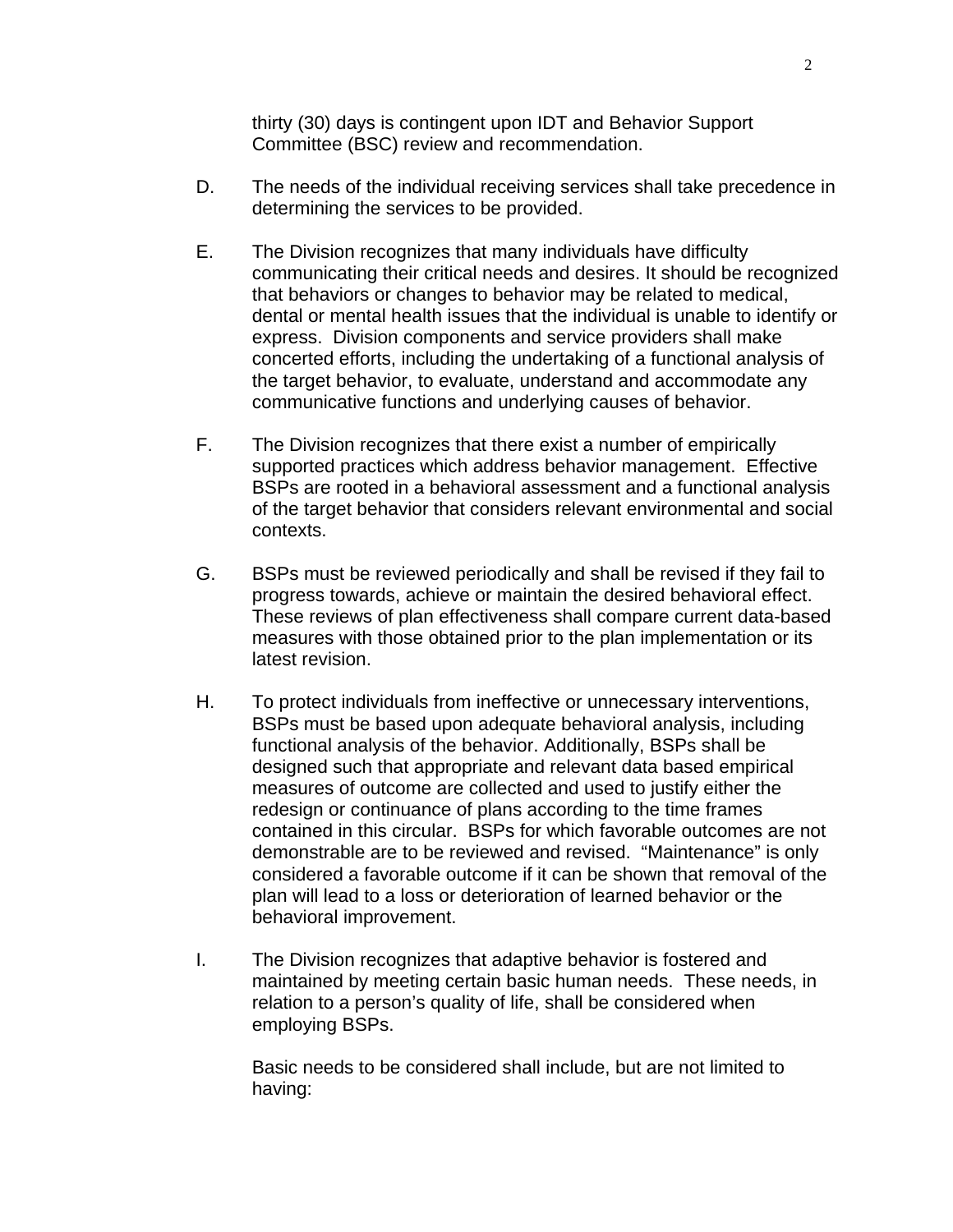- 1. Availability of a nutritious diet.
- 2. An environment, which provides sufficient living area, employs effective sanitary practices and affords the opportunity for personal privacy.
- 3. Access to needed services, activities and personal possessions which are individualized and preferred.
- 4. Frequent communication and positive interactions with others.
- 5. Culturally sensitive treatment which recognizes, through the words and actions of others, that the individual is a valued and respected person.
- 6. Opportunity for the development of appropriate social, communication, coping, and other life skills.
- J. BSPs will be designed in accordance with professional ethical standards and currently accepted behavioral practice. BSPs shall be developed with a reasonable expectation of affecting the future behavior of the individual. Maximum respect for the individual's personal dignity shall be reflected.
- K. All approved BSPs shall be incorporated into the Service Plan.
- L. BSPs should be used to help individuals learn new behaviors or to maintain and promote socially acceptable behavior.
- M. The Division requires that BSPs consider the person's race, religion, sexual identity, culture and ethnic norms.
- N. Division components and service providers must insure that BSPs do not employ retaliation or retribution. The plans may contain aversive elements with appropriate controls and approval. The use of electric shock, ammonia, pepper spray and mace is strictly prohibited.
- O. BSPs that include physical restraint of the body shall identify other less restrictive interventions to be attempted when clinically appropriate.
- P. Division components and service providers developing or implementing BSPs shall maintain the on-going capability to do so, including, but not limited to, having adequate resources to develop, implement, and oversee the BSPs. When the facility is unable to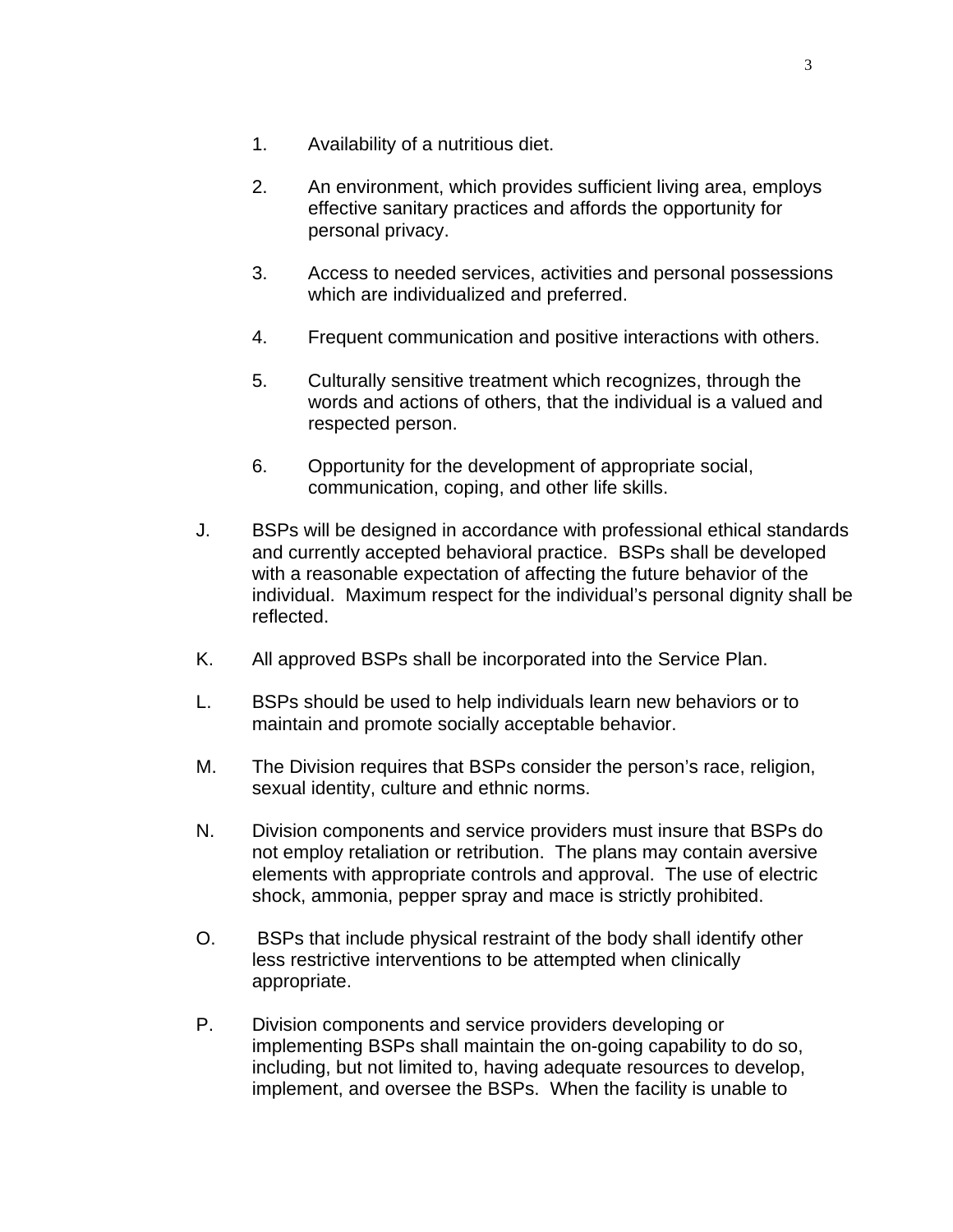produce the desired behavioral progress, external resources and expertise are to be consulted.

- Q. Before developing BSPs, Division components and service providers shall be required to have a Behavior Support Policy and Procedure approved in writing by the Assistant Commissioner.
- R. When the individual requires and receives behavioral support services from more than one Division component or service provider, staff from those entities shall cooperate in the development and implementation of the BSP.
- S. Behavior supports shall not be used for the convenience of staff.
- T. A BSP is required whenever there are Behavioral Risk Elements associated with either the behavior of the individual or with a specific behavior support technique. In cases where Behavioral Risk Elements associated with the behavior of the individual have been identified, and a BSP is medically or clinically contraindicated, written justification of such contraindication shall be noted in the client record. The client record shall further include a detailed inventory of any alternate means being employed to ensure the health and safety of the individual. On at least an annual basis, the IDT shall review the behavior of the individual, consider if the contraindication of a BSP remains valid, and evaluate the efficacy of any alternate means being employed to ensure the health and safety of the individual.
- U. Any practice in variance with the requirements of this circular shall require the prior approval of the Assistant Commissioner.

# **V. STANDARDS:**

## A. **Definitions**

For the purpose of this circular, the following terms shall have the meanings defined herein:

- 1. "Assistant Commissioner" means the Assistant Commissioner of the Division of Developmental Disabilities.
- 2. "Behavioral assessment" means a comprehensive investigation of the target behavior, including the various environmental conditions affecting it, and any other variables that inhibit or reinforce it. Typically, a behavioral assessment takes into account information gleaned through direct, unobtrusive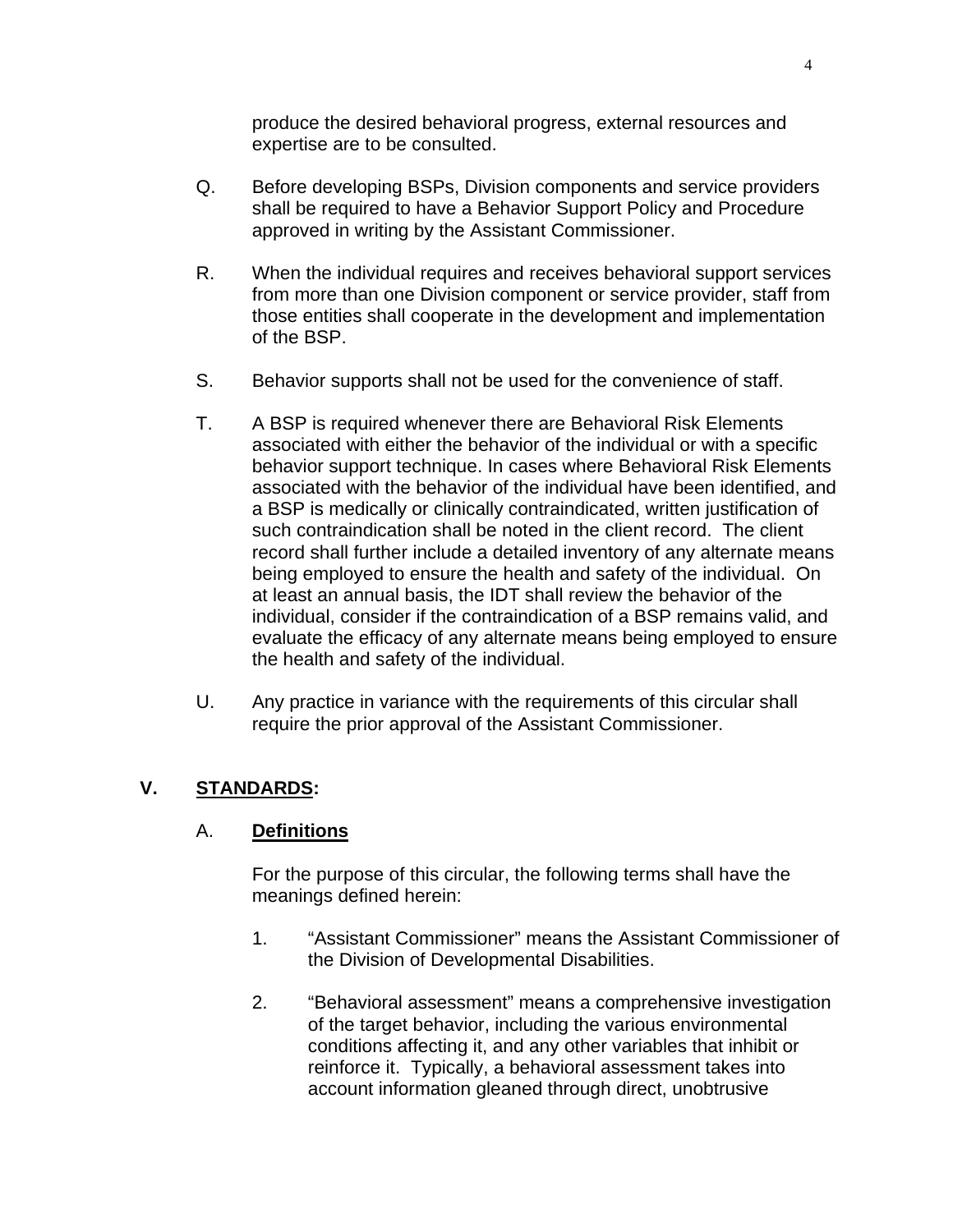observation. It also considers germane facts and data acquired from persons and documentary records.

- 3. "Behavior Policy Review Committee (BPRC)" means a group of professionals having clinical expertise in behavior management who review behavior related issues and recommend a course of action to the Assistant Commissioner. A minimum of two members shall not be employees of the Division.
- 4. "Behavior Support Committee (BSC)" refer to Division Circular #18.
- 5. "Behavior Support Plan (BSP)" means a comprehensive, prescriptive, procedural plan of actions to be taken in advance of or subsequent to the occurrence of a target behavior; the specific purpose of which is to modify the frequency, intensity, and/or duration of the target behavior. In addition to describing the behavior support technique(s) to be utilized, a BSP includes specific components identified in section V. D. 2. a - h. These note significant history, summarize assessments, provide rationale for the proposed intervention and define projected outcomes and timetables.
- 6. "Behavior support technique" means a specific technique, strategy or procedure utilized in a BSP. Prohibited technique(s) shall not be used.
- 7. "Behavioral Risk Elements" means:

# a. Behavioral risk associated with the behavior of an individual: When determined by the IDT, the behavior of the individual poses a credible, potential risk to the health or safety of the individual, staff or others in the person's community.

- b. Behavioral risk associated with the proposed behavior support technique: When determined by the IDT, the proposed behavior support technique poses a credible, potential risk to the health or safety of the individual, staff or others in the person's community; or the proposed behavior support technique includes any of the following:
	- i. Token or point systems utilizing response cost or the loss of tokens, points or privileges. This does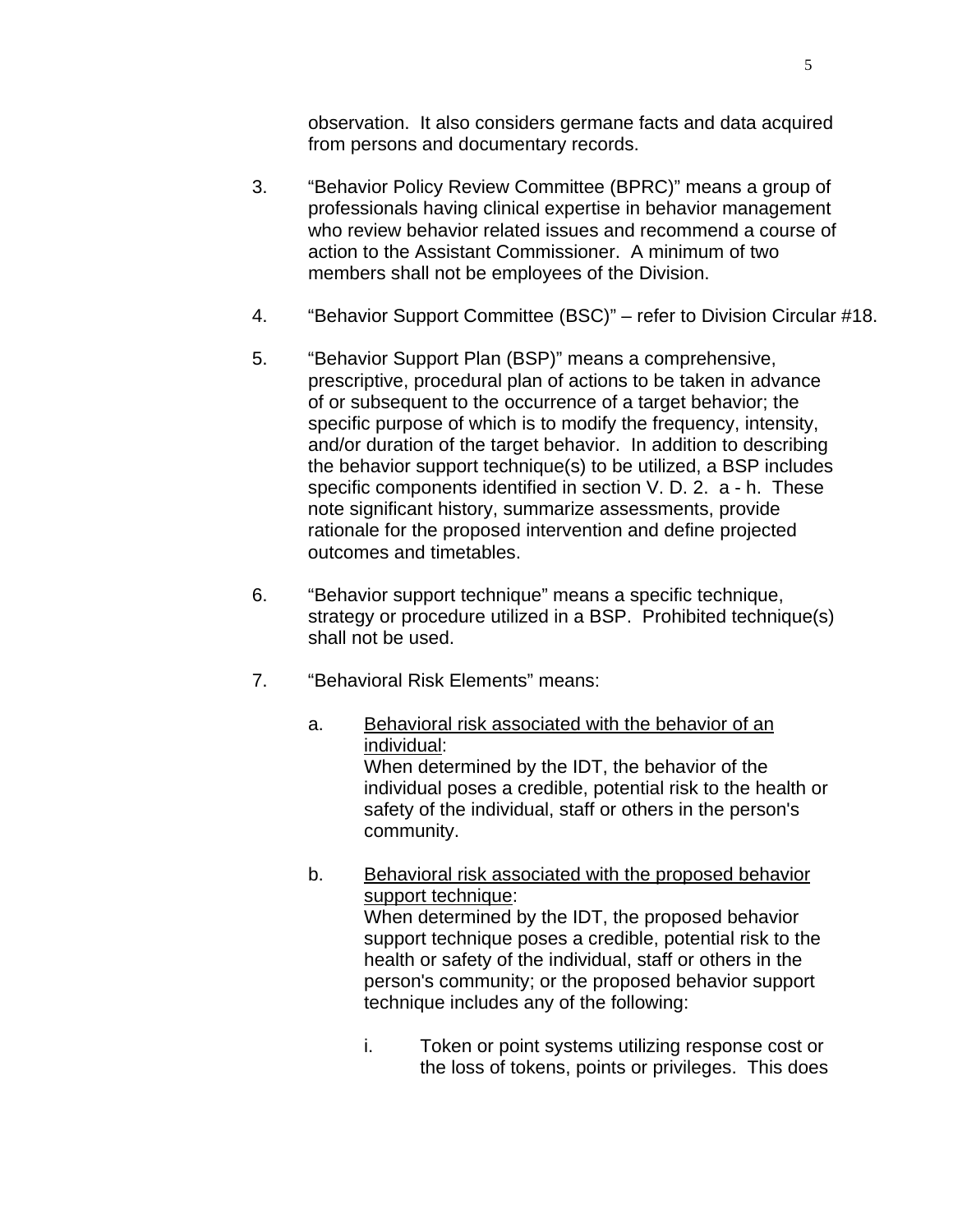not include plans only utilizing positive reinforcement or extinction.

- ii. Substantive alteration to the usual environment, for the specific purpose of behavioral control. This includes the utilization of clothing or physical barriers to restrict access or impede movement, and the use of indirect monitoring designed to track movement or activity.
- iii. Substantive alteration to the usual routine, for the specific purpose of behavioral control. This includes meal times or occasions for social contact.
- iv. Restricted rights, including limited access to the typical environment or personal property.
- v. The use of physical prompting and/or manual guidance to overcome significant resistance.
- vi. Contingent presentation of non-preferred sensory or physical stimuli; intended to alter the frequency, intensity or duration of a behavior.
- vii. Physical restraint of the body, by any means, as part of a BSP.
- viii. Overcorrection or contingently required physical activity; intended to alter the frequency, intensity or duration of a behavior.
- ix. Any exclusionary time out procedure over five (5) minutes in duration, or the use of a time out room when specifically approved by the Assistant Commissioner.
- 8. "Chief Executive Officer (CEO)" means the person with administrative authority over a developmental center, a service provider agency or a private licensed facility for persons with Developmental Disabilities, in accordance with N.J.A.C. 10:47.
- 9. "Department" means the Department of Human Services.
- 10. "Division" means the Division of Developmental Disabilities.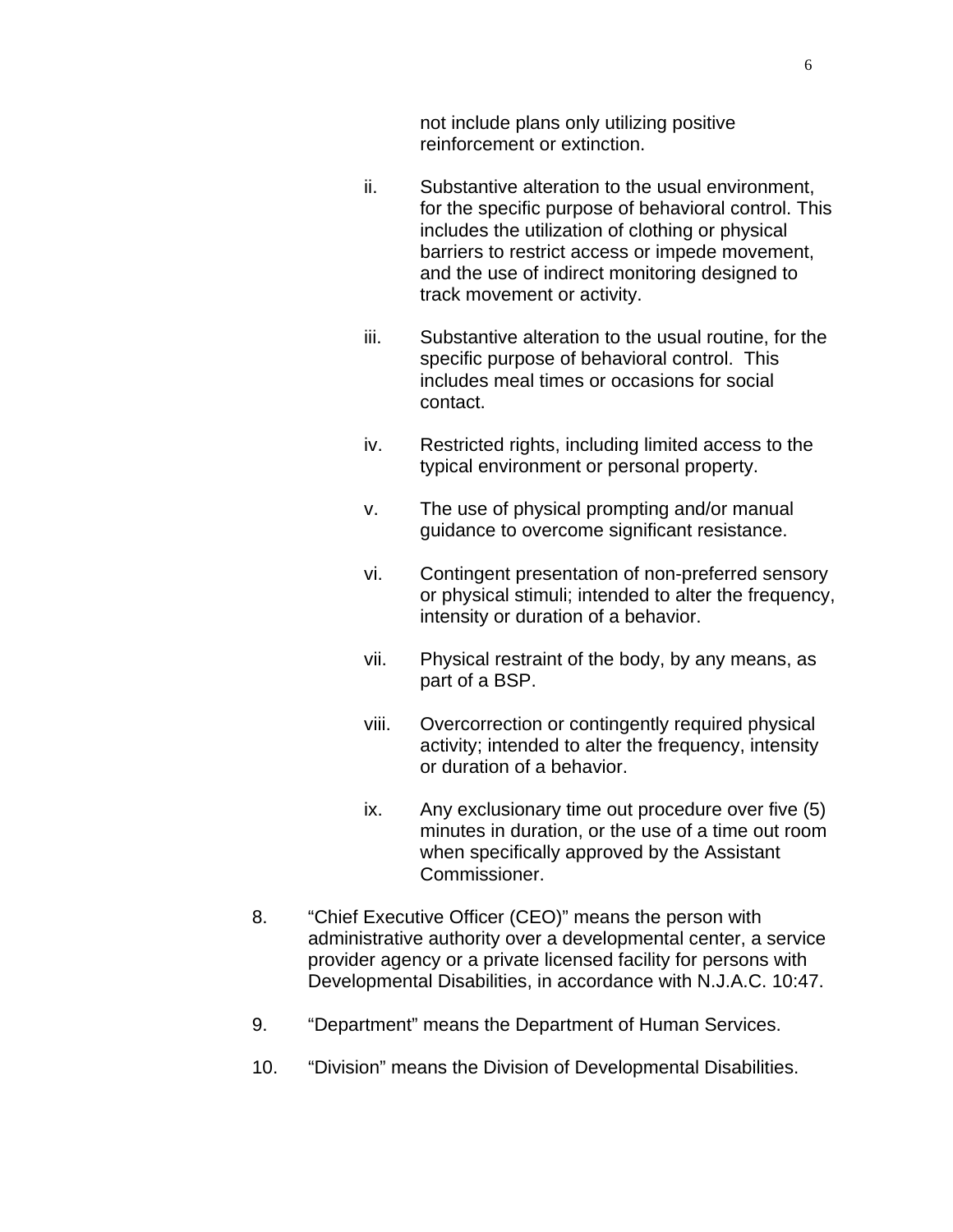- 11. "Functional Analysis of the Target Behavior" means a focused, detailed and specific examination of the purpose or function of the target behavior for the individual. This function may be hypothesized by analyzing the behavioral outcomes for the individual that result from the exhibition of the target behavior.
- 12. "Generalization" means the expansion of an achieved behavioral response across a variety of settings.
- 13. "Human Rights Committee (HRC)" refer to Division Circular #5 (N.J.A.C. 10:41A).
- 14. "Informed Consent" refer to Division Circular #41.
- 15. "Interdisciplinary Team (IDT)" means a group that shall minimally consist of the individual receiving services, the plan coordinator, the legal guardian, and/or the Division case manager. The IDT may include the parents or family member(s) at the preference of the person served or legal guardian. In addition, members may include: advocates and friends, those persons who work most directly with the individual served, and professionals and representatives of service areas who are relevant to the identification of the individual's needs and preferences and the design and evaluation of programs to meet them.
- 16. "Maintenance" means the continuation of an intervention over time. In certain situations, a plan that has attained the specified outcome will continue to be required, in order to maintain the behavioral performance level achieved.
- 17. "Medical professional" means a physician, physician's assistant or advanced practice nurse.
- 18. "Prohibited Technique" means a specific technique, strategy or procedure whose use in a BSP is prohibited by law, rule or directive. The use of electric shock, ammonia, pepper spray and mace is prohibited.
- 19. "Regional Administrator (RA)" means the person with administrative authority over a Regional Office of Community Services.
- 20. "Service Plan"– refer to Division Circular #35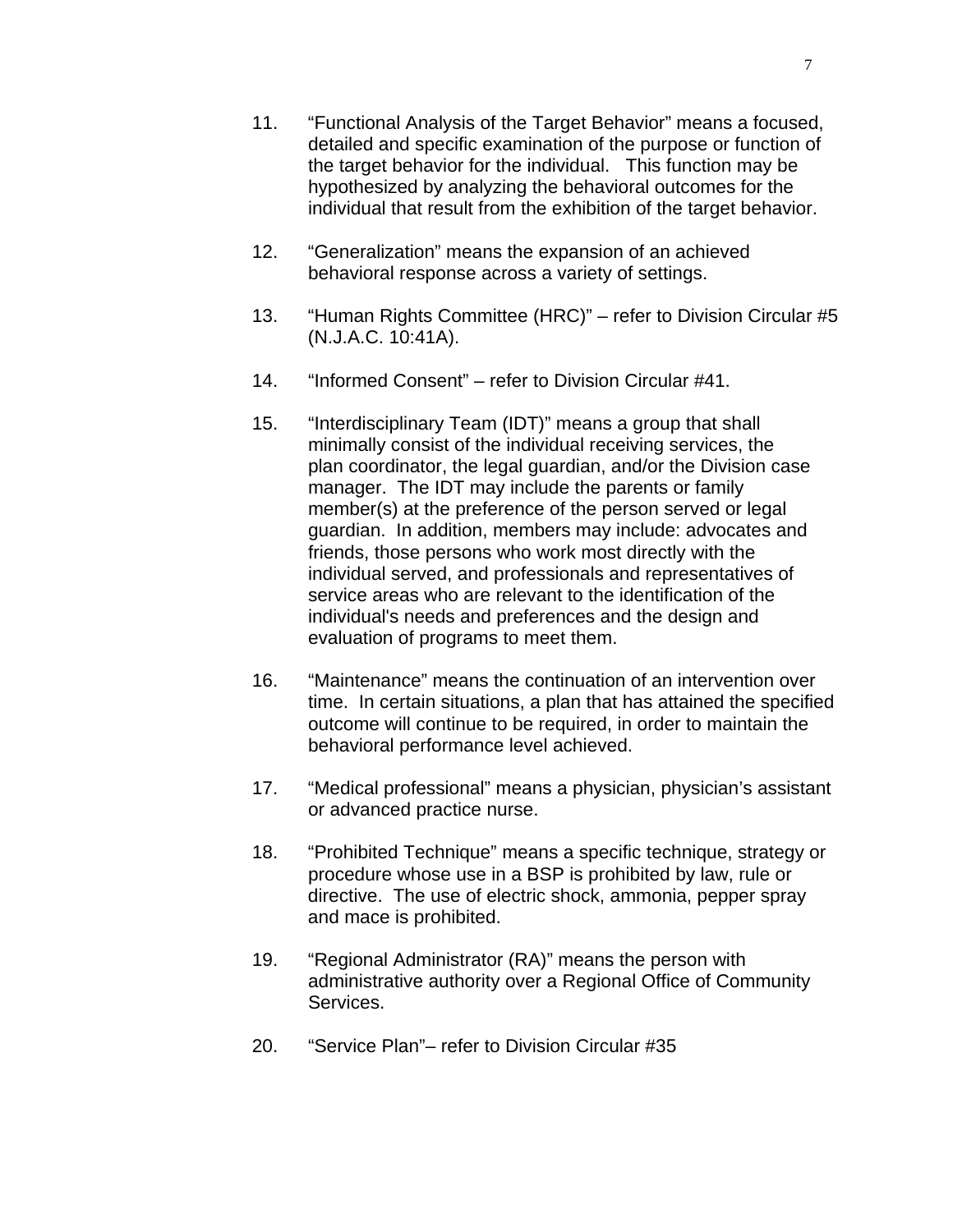- 21. "Service provider" means all agencies and entities under contract with the Division, or regulated by the Department, including agencies providing residential or day services, operators of Community Care Residences and consultation agencies.
- 22. "Target behavior" means any operationally defined behavior that is the focus of a BSP.

# B. **Behavior Support Policy and Procedure**

- 1. Every Division component or service provider that may find it necessary to develop or implement a BSP shall have Behavior Support Policy and Procedures which must be reviewed and approved by the Assistant Commissioner. A service provider's Behavior Support Policy and Procedure must also be reviewed by the Division's Community Services Regional Office(s). BSPs in Community Care Residences shall be developed through the Regional Office.
- 2. Behavior Support Policy and Procedure shall include:
	- a. An identification of the specific behavioral support techniques or categories of techniques that may be used within BSPs.
	- b. A plan to obtain consultation or training in alternate or additional behavioral supports, in the event that the identified behavioral supports prove ineffective; or to augment staff professionalism and skill.
	- c. A description of the Division component or service provider's internal processes to furnish behavior support services. Any reliance upon external resources is to be noted.
	- d. A description of the Division component or service provider's procedures to ensure that any 1:1 staffing, for the purpose of stabilizing or managing an individual's behavior and continuing beyond thirty (30) days, is subject to the review and recommendation of the IDT and the Behavior Support Committee (BSC).
	- e. A description of the behavioral assessment and functional analysis of the target behavior processes, including responsible parties and timeframes.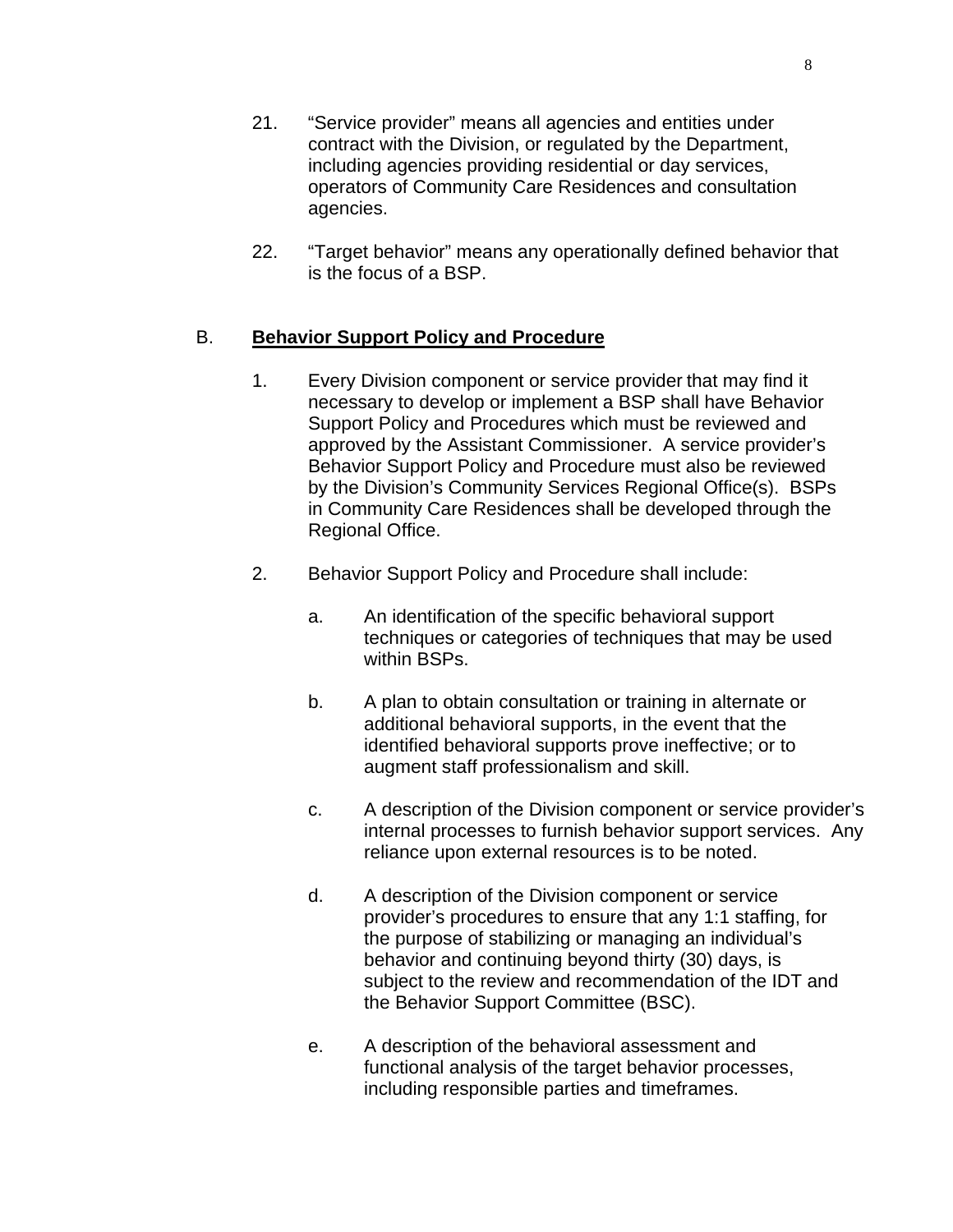- f. A description of the plan development and approval processes, including responsible parties, documentation requirements and timeframes. The HRC and BSC that would be utilized must be specified.
- g. An outline of the staff training curriculum designed to provide both an overview of behavioral supports and training on specific BSP(s). Responsibility for staff training and internal procedures to assure staff competence and the retention of skills must be described.
- h. A designation of responsibility for the implementation, monitoring and documentation of BSPs. Monitoring of BSPs shall include direct observation of staff implementation, including the timely and accurate collection and recording of plan related data.
- i. An overview of the quality oversight system, based upon the administrative auditing of individual BSPs, as required at V.G.1. and G.2. below.
- j. An identified location where a central file of all BSPs will be maintained and available for review.
- 3. Additionally, for community service providers, Behavior Support Policy and Procedure shall specify and delineate the responsibilities of the service provider from those of the Regional Office, if any. The process of communication between the service provider and the Regional Office shall be described and timeframes for action are to be identified. Parties responsible for the identification of target behavior, behavioral assessment, plan development and approval activities, garnering consent, staff training, plan monitoring and required documentation shall be described.
- 4. The Behavior Support Policy and Procedure shall be submitted for review to the Behavior Policy Review Committee (BPRC) appointed by the Assistant Commissioner.
	- a. The Committee may request clarification or suggest changes.
	- b. All changes shall be reviewed by the Committee.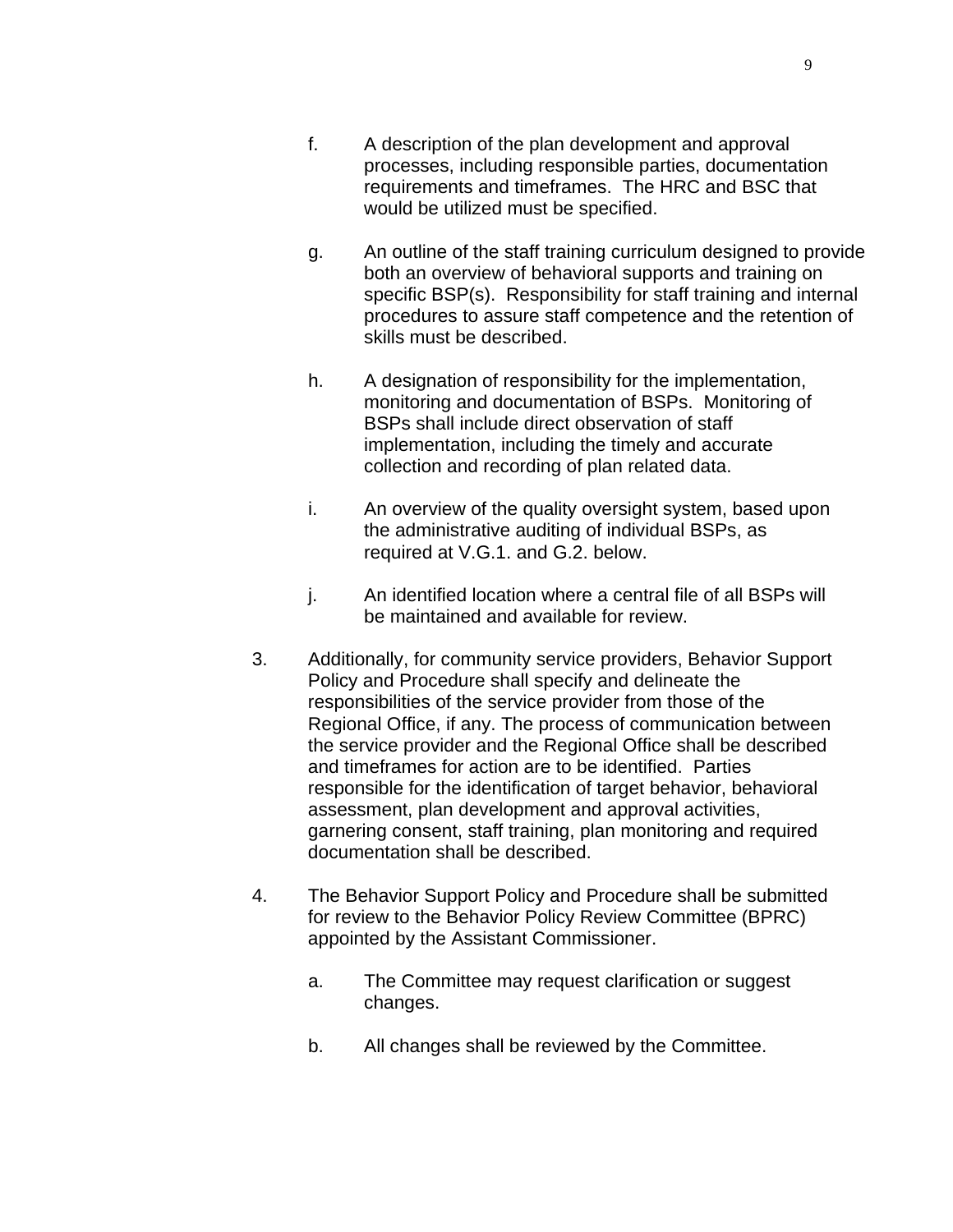- d. The Assistant Commissioner may fully approve the Behavior Support Policy and Procedure, issue an approval contingent upon specified changes or require further development.
- 5. For community service providers, Behavior Support Policy and Procedure shall be reviewed and approved by the respective Community Services Regional Office(s) prior to review by the BPRC.

# C. **Staff Credentials**

# 1. Plan Development

- a. Consistent with the Division component or service provider approved Behavior Support Policy and Procedure, a BSP may be developed by staff with at least a Bachelor's degree in psychology, special education, guidance and counseling, social work, or in a related field along with at least one year of supervised experience in developing and implementing BSPs for individuals who have developmental disabilities.
- b. If Behavioral Risk Elements are identified, the BSP shall be reviewed, approved and operate under the supervision of an individual with at least a Master's degree in one of the fields specified in V*.* C.1.a., along with at least one year of experience in the development and implementation of BSPs for individuals who have developmental disabilities.

# 2. Plan Implementation

Prior to the implementation of a BSP, it shall be documented that staff directly implementing the plan shall have completed the following trainings:

a. Orientation to behavioral supports, using the curriculum described in the approved Behavior Support Policy and Procedure.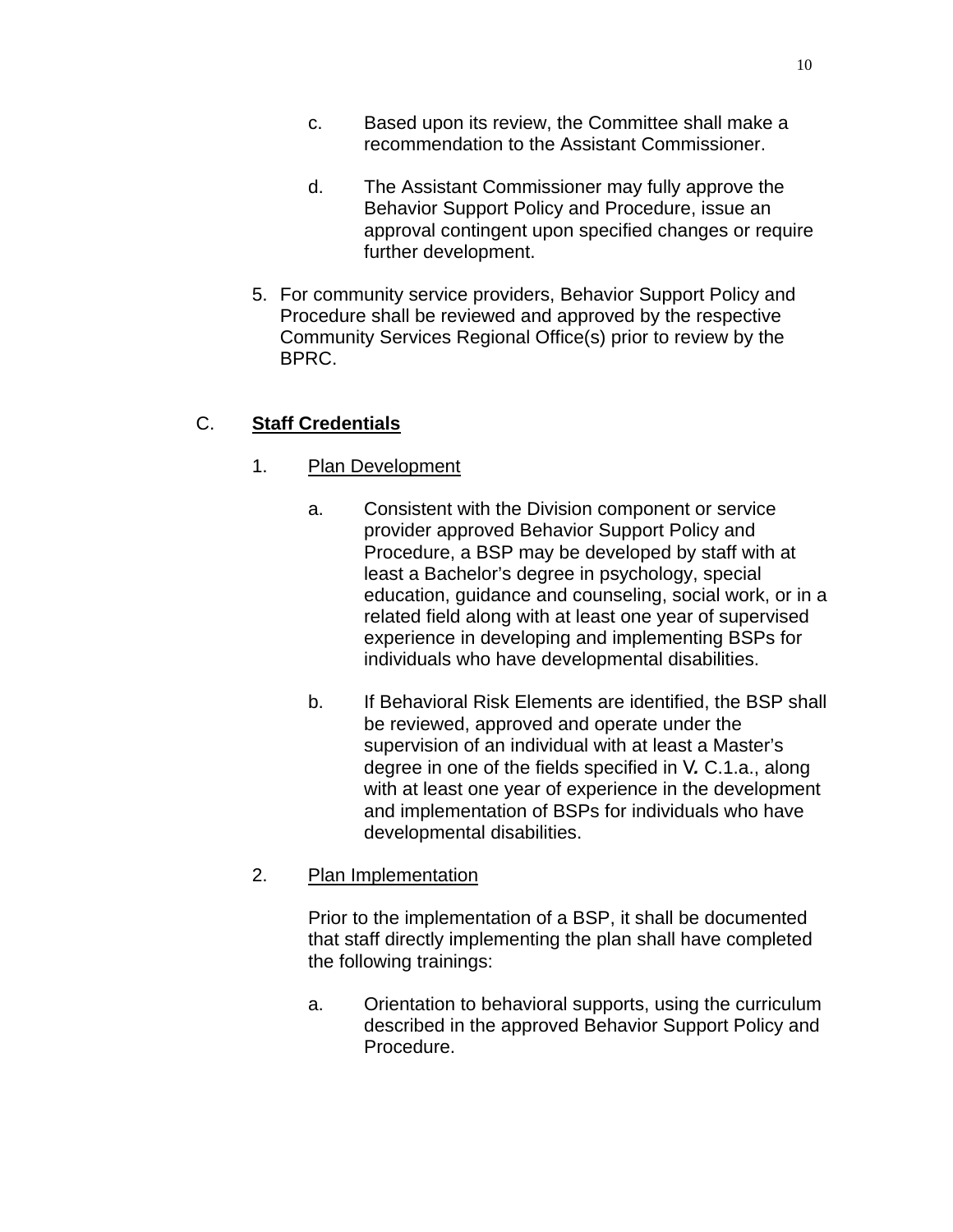- b. Orientation to the service provider's Abuse and Neglect policies.
- c. Training on the specific BSP. This training shall insure that, at a minimum, staff responsible for the direct implementation of the BSP can identify target behaviors, implement all behavior support techniques and properly collect and record data.

### D. **Clinical Guidelines for BSPs**

- 1. General Requirements:
	- a. BSPs shall not be developed unless identified medical, dental or mental health causes for the target behavior have been addressed or ruled out.
	- b. To the extent possible, BSPs shall consider the religious, racial, social and cultural norms of the people and environments on which they have an impact, both in terms of the procedures used and the behaviors addressed.
	- c. BSPs designed to reduce problem behaviors shall include or reference provisions for teaching and positively reinforcing alternate, adaptive behavior(s).
	- d. Unless there are documented clinical reasons not to, plans shall include procedures to maintain and generalize behavioral improvement.
	- e. BSPs employing any form of physical restraint shall include other, less restrictive interventions to be attempted prior to the use of the restraint unless specifically contraindicated by the behavioral assessment and functional analysis of the target behavior. Contraindications are to be documented in the Rationale for the Proposed Intervention section of the BSP (see section 2.g., below).
	- f. BSPs shall provide clear instructions for the people who implement the plans. Plans should include descriptions and examples of what the implementer might say and the demeanor to adopt.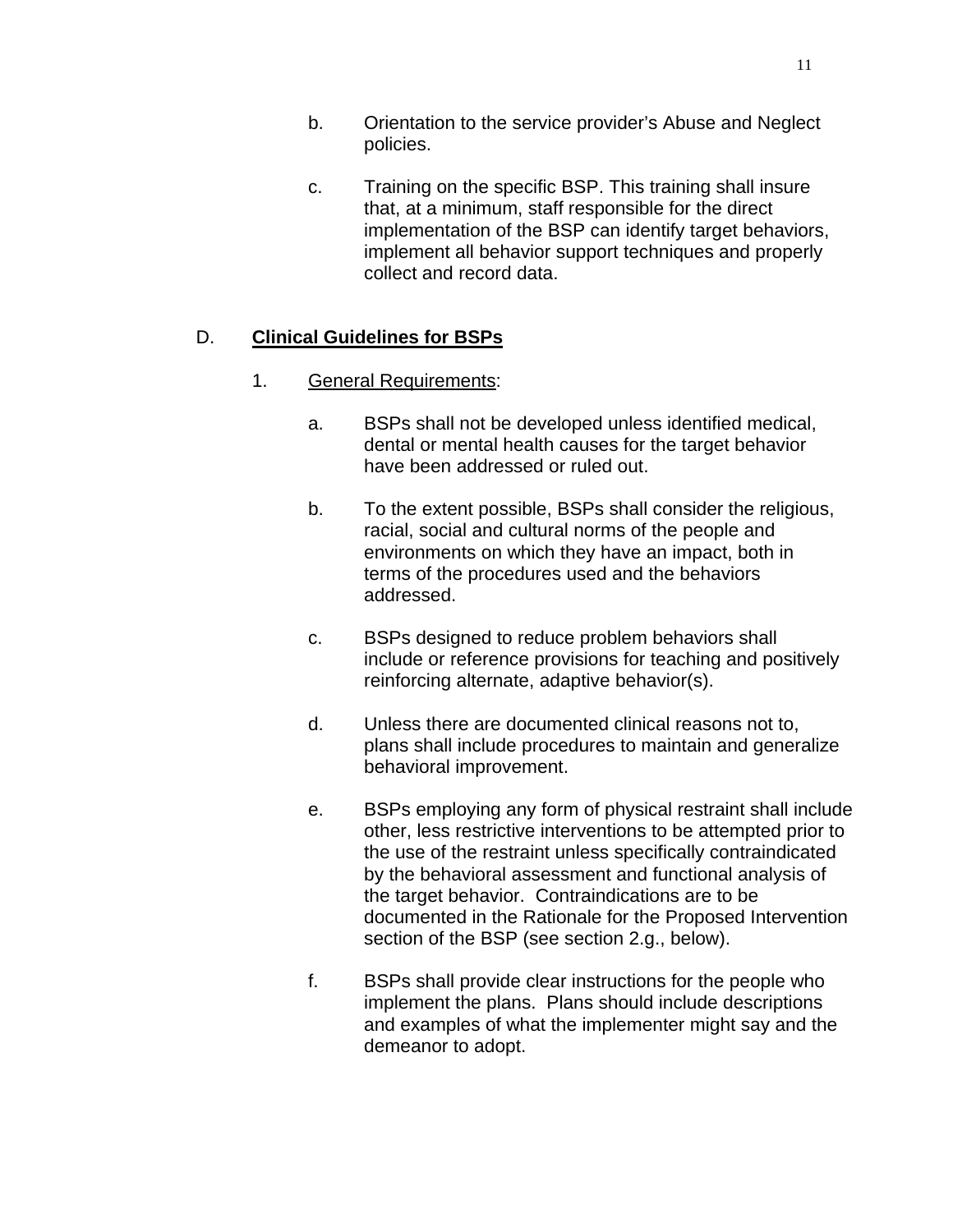- g. BSPs shall specifically identify any health or safety concerns associated with the behavior or the intervention. The plan shall provide clear instructions on how these concerns will be addressed.
- 2. BSP components shall include:

### a. **Relevant Background Information:**

A brief description of the individual and any pertinent background information, such as age, sex, level of functioning, medical history and on-going medical problems, medication history, physical disabilities, communication capabilities, and other significant information. The individual's background shall be considered when the Plan is developed.

## b. **Description of the presenting problem**:

A clear description of the presenting problem, including:

- i. A discussion of the historical development of the problem in its current form and whether similar problems have been experienced previously;
- ii. The identification of any antecedents, listed in the sequence in which they occur;
- iii. The conditions and consequences that appear to maintain the behavior; and
- iv. Any functional relationships inherent in existing behavioral contingencies.

# c. **Effect(s) of the Presenting Problem:**

An identification of how the presenting problem impacts the individual or others.

### d. **Description of Previous Intervention Approaches:**  A short summary of previous intervention approaches, how long they were used, and their outcomes.

e. **Behavioral Assessment and Functional Analysis of the Target Behavior:** 

> Documentation that a behavioral assessment and functional analysis of the target behavior was conducted, including, but not limited to the following: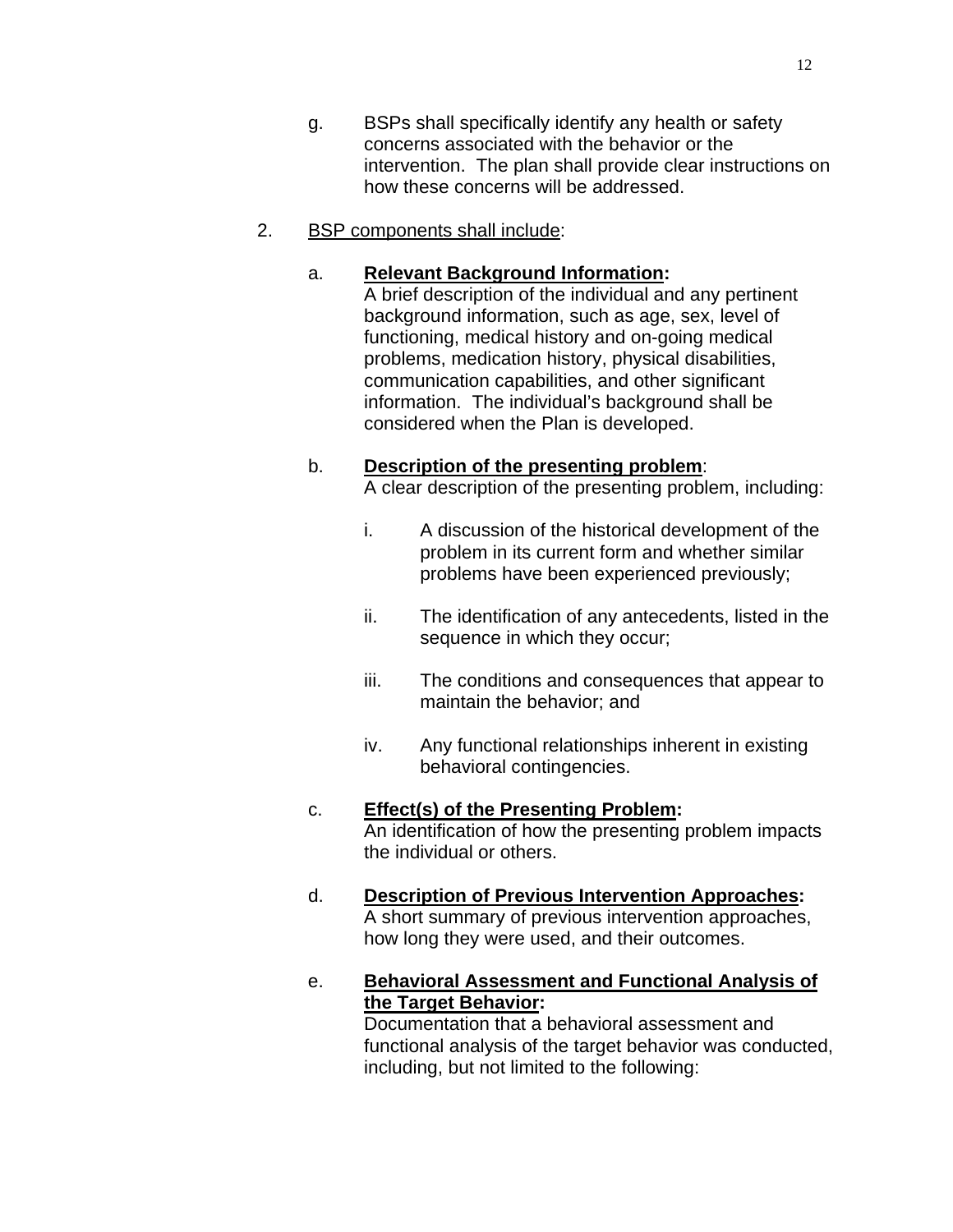- i. Data on the target behavior (e.g., frequency, intensity, duration); typically referred to as "baseline" data.
- ii. Data showing the specific circumstances in which the behavior occurs and does not occur using clinically acceptable behavioral data collection methods.
- iii. Assessment of the antecedents and consequences of the behavior.
- iv. Assessment of the individual's communication skills, and the role communicative deficits, if any, play in relationship to the function of the target behavior.
- v. To the extent possible, analysis of the function that the behavior has for the person (e.g., attentionseeking, avoidance, communication).
- vi. An analysis of the person's environment(s) including the availability of reinforcement, appropriate activities, social interaction and physical characteristics.
- vii. Identification of current and potential reinforcers especially as they relate to the person's likes and dislikes, interests, and other personal characteristics.
- viii. Consideration of the behavior's onset, history and topography to identify potential environmental or health related causes for the behavior.
- ix. In cases where a potential medical cause for the target behavior has been identified, there shall be a documented review by a medical professional. The documentation shall indicate that medical causes for the behavior have been evaluated and ruled out or are being further explored and addressed.
- x. Current medications which are relevant to the target behavior, reasons for taking the medications and any side effects.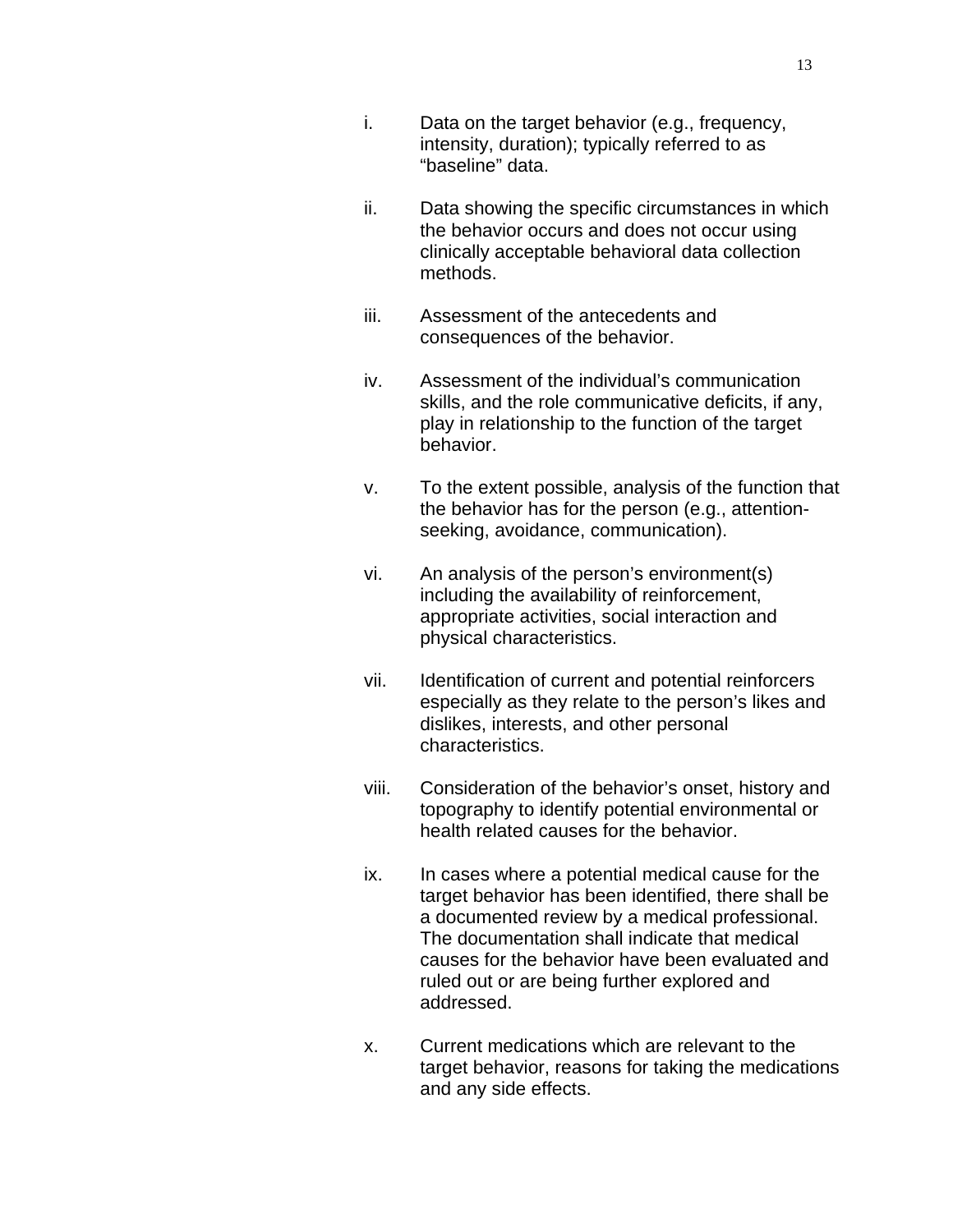## f. **Description of the Proposed Intervention** This shall include no less than the following:

- i. A description of any proposed behavior support techniques and their incorporation into the overall BSP.
- ii. For BSPs designed to reduce problem behaviors, the inclusion or reference to provisions that teach and positively reinforce alternate, adaptive behavior(s).
- iii. A discussion of the anticipated effect, side-effects, risks, and benefits of the intervention, including a statement of the impact of the BSP on the quality of life of the individual, the person's staff or caretakers and affected members of the community.
- iv. An estimate should be provided of how long it may take to achieve the desired behavioral change.
- v. A description of any procedures designed to ensure maintenance and generalization.
- vi. Specification of appropriate, empirical, outcome measures that are objective, based upon behavioral data, and related to enhancing the individual's quality of life.
- vii. A description of any data collection and documentation associated with the implementation of the BSP.

# g. **Rationale for the Proposed Intervention:**  This should include an explanation of how the proposed

intervention addresses the target behavior, with specific regard to the findings of the behavioral assessment.

### h. **Desired Outcomes and Estimated Timelines:**  BSPs shall identify desired behavioral outcomes and estimated timelines for achieving them. BSPs shall also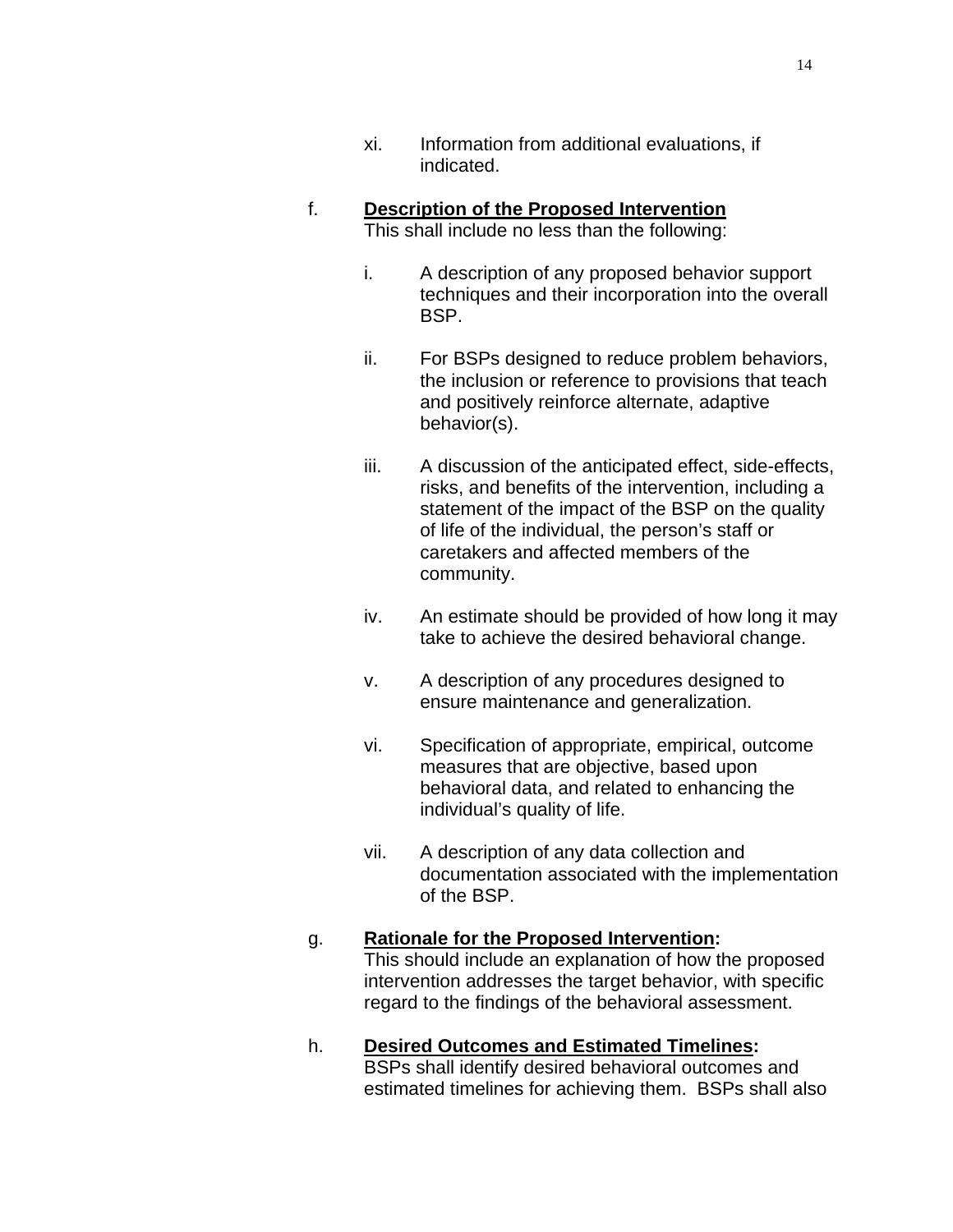identify desired outcomes related to the quality of life of the individual for whom the plan is being developed.

# E. **Behavior Support Plan Approval Requirements**

Prior to its implementation, a BSP must attain the required approvals. Approvals are valid for a period not to exceed twelve (12) months following the date of implementation. Plans continuing beyond twelve (12) months must be updated and revised as appropriate and submitted to the IDT for consideration of re-approval.

Re-approval of a BSP is predicated upon there having been a clinically significant reduction of the target behavior. To re-approve a BSP that did not result in a clinically significant reduction of the target behavior, the IDT and BSC shall document specific reasons justifying continuance of the plan.

# 1. Basic Approval Requirements – All BSPs

Prior to its initial implementation or at the time of its re-approval, all BSPs shall require:

- a. Approval of the IDT. The IDT must include a member whose behavioral expertise meets or exceeds the credentials cited under V.C.1.a. of this circular.
	- i. The IDT is responsible to identify any Behavioral Risk Elements associated with the individual's behavior or the proposed behavior support technique(s).
	- ii. The plan must be consistent with and become a part of the individual's Service Plan.
- b. A medical review of the behavior support technique, if required by the IDT.
	- i. The IDT shall review the client record and the proposed BSP. Medical review is required, if the IDT has concerns that there may be a risk to the physical health of the individual as a result of any behavior support technique incorporated into the plan.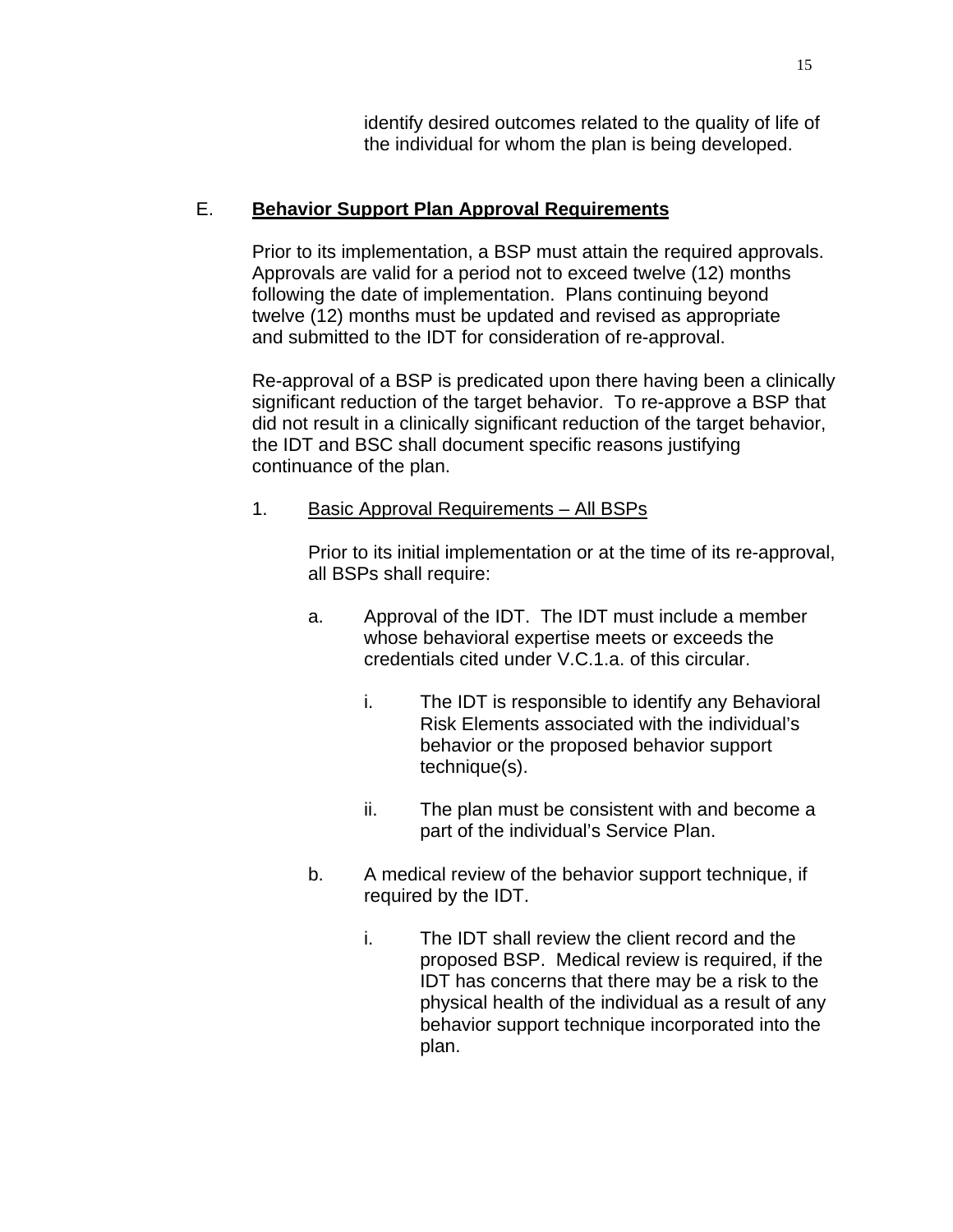ii. Medical review shall include documentation that a medical professional has considered the behavior support technique in question and whether its utilization is contraindicated by the individual's physical or medical condition.

# 2. Additional Approval Requirements - Behavioral Risk Elements

BSPs with identified Behavioral Risk Elements require additional approvals beyond the Basic Approval Requirements (see section V. E. 1.). These approvals must be attained prior to the initial implementation of the plan and again at the time of its re-approval.

## a. Behavioral Risk(s) associated with the behavior of an individual

These BSPs have the following additional requirements:

- i. BSC review, in accordance with Division Circular #18. A review must be conducted at least every thirty (30) days for the first ninety (90) days and at least every ninety (90) days thereafter. Re-approved BSPs must be reviewed every ninety (90) days.
	- ii. Informed Consent, in accordance with Division Circular #41.
	- iii. Approval by the CEO or Regional Administrator (RA) having administrative authority over the Division component or service provider responsible to implement the BSP.
- b. Behavioral Risk(s) associated with the proposed behavior support technique

These BSPs have the following additional requirements:

- i. BSC review, in accordance with Division Circular #18. A review must be conducted at least every thirty (30) days for the first ninety (90) days and at least every ninety (90) days thereafter. Re-approved BSPs must be reviewed every ninety (90) days.
- ii. HRC review, in accordance with Division Circular #5.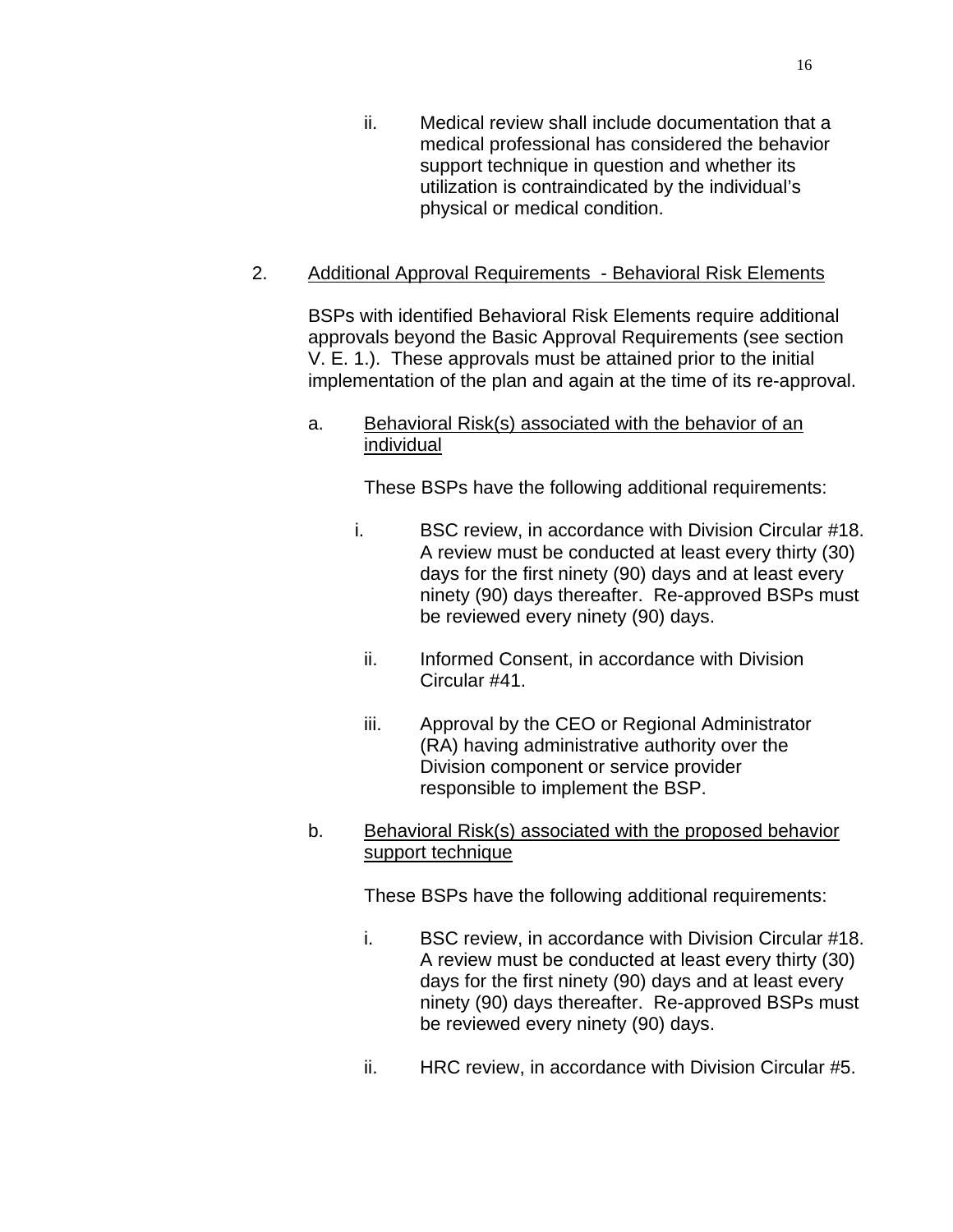In such cases where an expedited review and recommendation is needed, this may be done by the chairperson of the HRC, contingent upon a subsequent review by the full committee.

- iii. Informed Consent, in accordance with Division Circular #41.
- iv. Approval of the CEO or RA having administrative authority over the Division component or service provider responsible to implement the BSP.
- 3. Prior to the initial implementation, or at the time of its reapproval, a copy of any BSP that was reviewed and approved by a service provider's BSC or HRC must be mailed to the Division's Community Services Regional Office. The copy shall include documentation of all required reviews and approvals.

In Developmental Centers, a copy of the plan and related documentation does not have to be mailed to the Community Services Regional Office.

4. BSPs that utilize physical restraint of the body require a documented review by the IDT no less than every six (6) months. This documentation is to be maintained in the client record.

## F. **Plan Implementation, Monitoring and Documentation**

- 1. If there are no identified Behavioral Risk Elements, a BSP requires:
	- a. Documentation substantiating that any person responsible to implement the BSP has been adequately trained by the plan author or their designee.
	- b. On at least a quarterly basis, documentation shall be entered into the client record reflecting the progress of the BSP and identifying significant events related to the training or implementation of the plan. This documentation of progress shall be based upon a comparison of current data-based measures with those obtained prior to the plan implementation or its latest revision.
	- c. If the quarterly documentation does not reflect measurable progression towards or achievement of the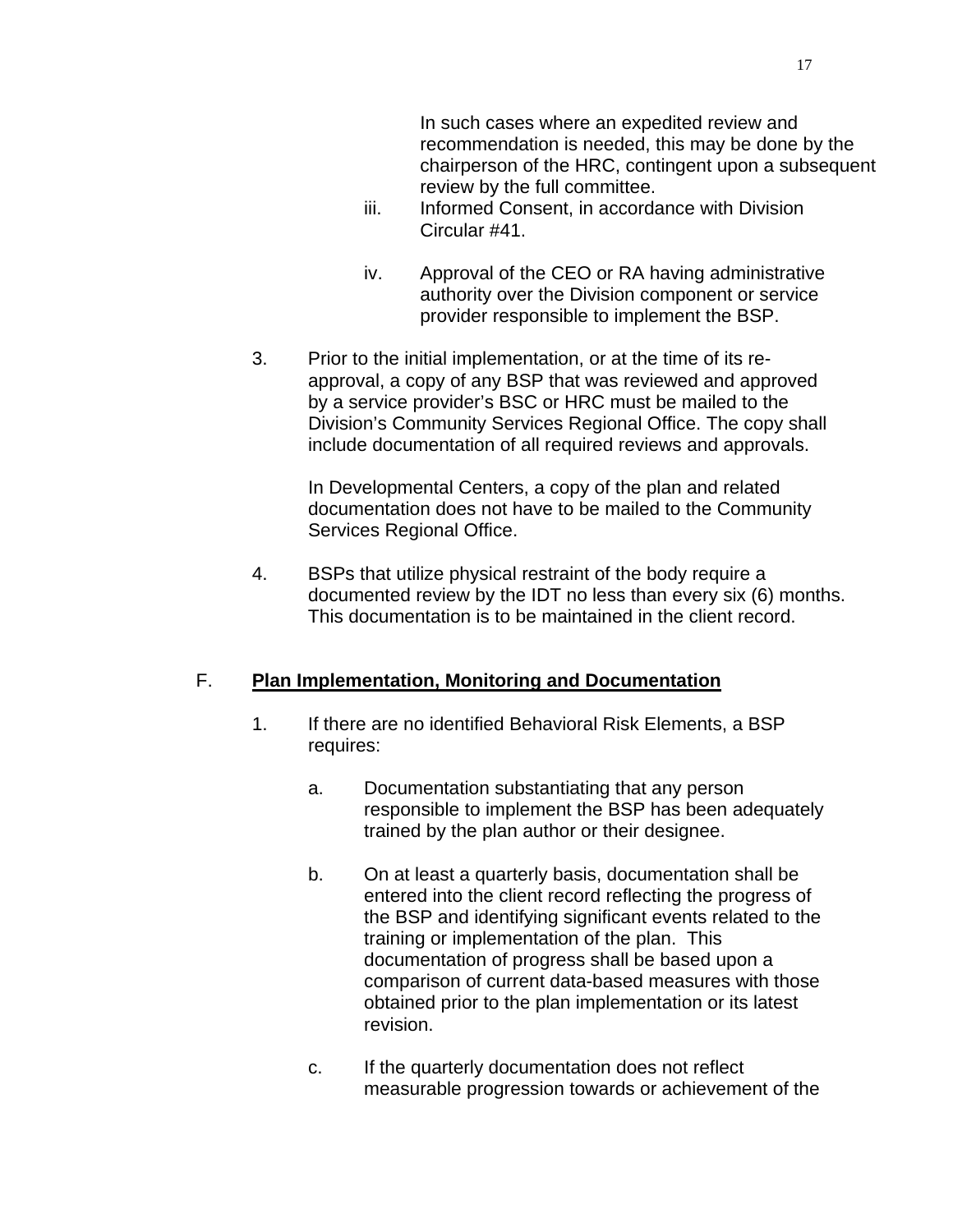desired behavioral effect, then this documentation shall further note any potential reasons that have been identified.

- 2. If Behavioral Risk Elements are identified, the requirements for a BSP are as follows:
	- a. Documentation substantiating that any person responsible to implement the BSP has been adequately trained by the plan author or the author's designee.
	- b. On at least a monthly basis, documentation shall be entered into the client record reflecting the progress of the BSP and identifying significant events related to the training or implementation of the plan. This documentation of progress shall be based upon a comparison of current data-based measures with those obtained prior to the plan implementation or its latest revision.
	- c. If the monthly documentation does not reflect measurable progression towards or achievement of the desired behavioral effect, then this documentation shall further note any potential reasons that have been identified.
	- d. At least once per quarter, documentation shall be entered into the client record reviewing some of the identified quality of life outcome measures. Two successive quarters of poor outcomes shall require an IDT review of the BSP and the identified quality of life outcome measures.

# G. **Quality: Oversight and Outcomes**

- 1. To evaluate the overall implementation and efficacy of behavioral interventions, each Division component or service provider shall establish a program of administrative quality assessment based upon the review of a representative sample of their BSPs. These are in addition to any other reviews required of the IDT or the BSC.
- 2. The Division component or service provider shall have internal procedures identifying who is responsible to conduct these reviews of individual BSPs, compile them into an overall quality assessment, and describe how the findings will be documented.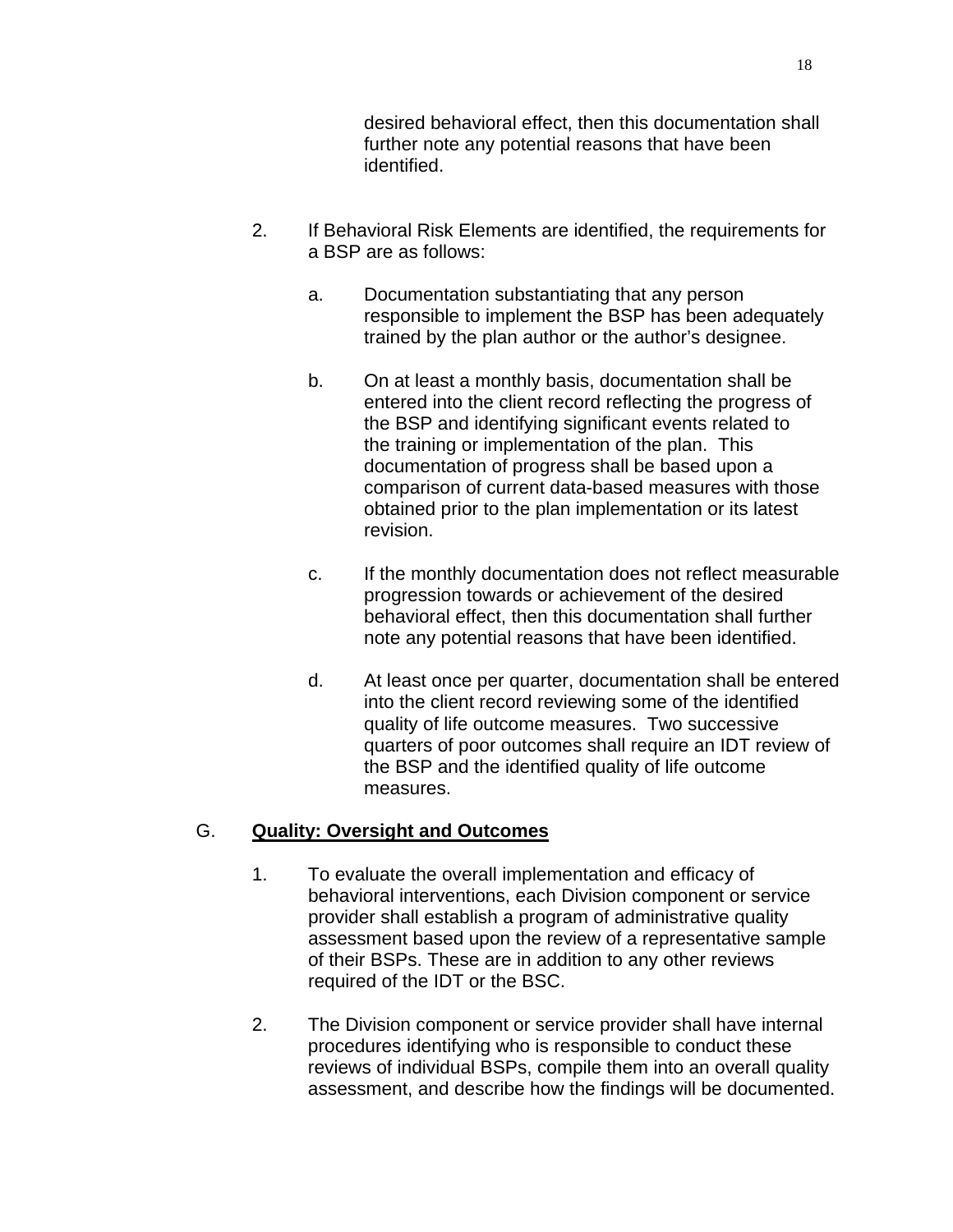- a. Division components and service providers shall review at least twenty (20) percent of the existing BSPs every twelve (12) months. Service providers with fewer than ten (10) plans shall review at least three (3) plans every twelve (12) months, if at least three (3) plans exist.
- b. The BSPs selected for these reviews shall be representative of the types of plans and the settings within which they operate at the Division component or service provider's facility.
- c. Each BSP review shall verify that:
	- i. Training requirements for staff implementing BSPs have been met;
	- ii. Required data collection is being done in a timely and accurate manner. Requisite documentation is entered in the client file, including data-based comparisons between pre-treatment baseline measures and post-intervention measures;
	- iii. There is a documented review of outcomes related to the quality of life of the individual for whom the BSP has been implemented;
	- iv. Required initial reviews and approvals by the IDT, HRC and BSC are documented in the client record; and
	- v. There is documentation of any required on-going reviews by the IDT or BSC.
- 3. BSPs, as a component of the Service Plan, shall be subject to audit by the Division, an authorized Department representative or by the designated licensing entity. Upon request, the licensing entity shall provide a summary of findings to the Assistant Commissioner's BPRC.

\_\_\_\_\_\_\_\_\_\_\_\_\_\_\_\_\_\_\_\_\_\_\_\_\_ Kenneth W. Ritchey Assistant Commissioner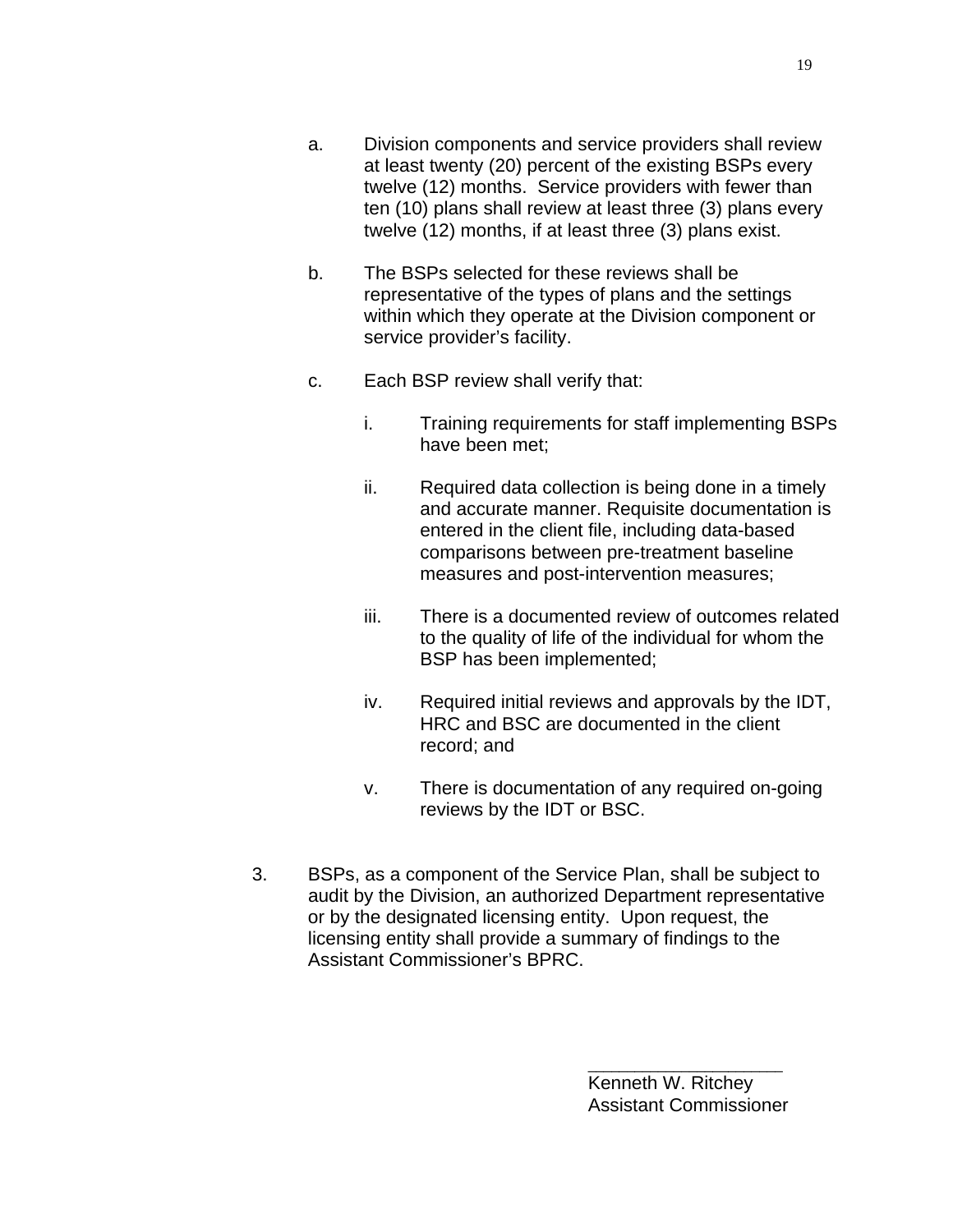#### **STATE OF NEW JERSEY DEPARTMENT OF HUMAN SERVICES DIVISION OF DEVELOPMENTAL DISABILITIES (DDD)**

## **BEHAVIOR SUPPORT POLICY & PROCEDURE FORMAT**

## **INSTRUCTIONS**: Use this format. Follow the **BOLD** directions in each section below and submit the information on your Provider / Division Component letterhead to: *DDD Office of Quality Management & Planning*

#### SECTION I. SCOPE / LIMITATIONS –

**Identify which of your programmatic services (i.e. Day Service, Residential, etc.) this submission applies to.** 

SECTION II. RESPONSIBILITIES AND ASSURRANCES -

- 1. Behavior Support Plan Development Responsibilities
	- **a. Describe the processes and staff titles responsible for:** ∙**identifying target behavior**  ∙**conducting Behavioral Assessment and Functional Analysis** ∙**plan development**  ∙**garnering approvals / consent** ∙**staff training** ∙**plan monitoring and documentation.**
	- **b. Provide a written assurance that parties responsible for behavioral support development will be credentialed consistent with Division Circular #34 at V. C.1.a.**
	- **c. Indicate which Human Rights Committee (HRC) and Behavior Support Committee (BSC) would be utilized. Note the committee meeting locations.**
	- **d. Identify any external parties, including the Division / Regional Office that agree to be responsible to routinely perform any key behavior support functions as a part of your process. Delineate responsibilities by organization and title.**
- 2. **Describe how you will ensure that any 1:1 staffing, for the purpose of stabilizing or managing an individual's behavior and continuing beyond thirty (30) days, is subject to the review and recommendation of the IDT and the BSC.**
- 3. **Identify the location where you will maintain a central file of all behavior support plans.**

#### SECTION III. BEHAVIOR SUPPORT PLAN TECHNIQUES -

**List the specific behavioral support techniques / categories of techniques, specifically including those categories of techniques from Division Circular #34 at V. A. 7. b. i – ix, that may be used within behavior support plans.**